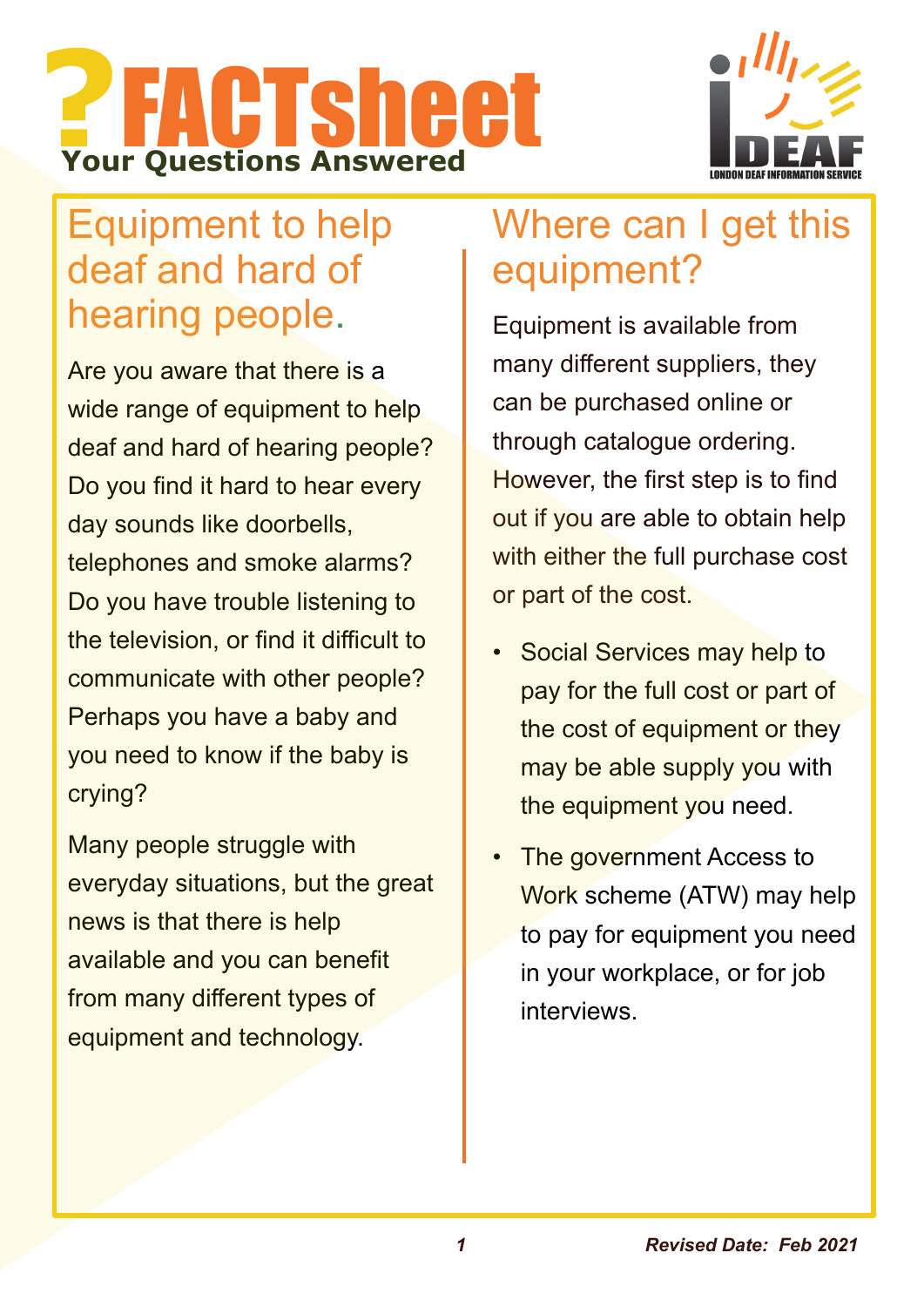• The Equality Act 2010 may require service providers like GP surgeries, hospitals, schools and universities to provide equipment to help deaf and hard of hearing people who need to use their services.If you are a student, you may be able to get help with paying for equipment through the Disabled Students Allowance.

You may also get VAT exemption on some purchases if you are eligible.

For further information and help please contact us, you will find our details at the end of this FACTsheet.

# How do I know what equipment is right for me?

Many suppliers will offer a money back guarantee, check their terms and conditions or contact them to find out. This will give you the opportunity to try out

equipment to make sure they are suitable for you.

If Social Services are providing the equipment for you, they will be able assess your needs and provide the right product you need.

If you need any advice or help with communication please contact us we may be able to help you.

## What kind of equipment is available?

The three main areas are listening, alerting and telecommunications equipment. **Listening Equipment**

These are equipment to help people who have mild to moderate hearing loss. Listening equipment amplifies sound, this means it makes sounds louder. Some listening equipment such as portable personal listeners, can be used with headphones,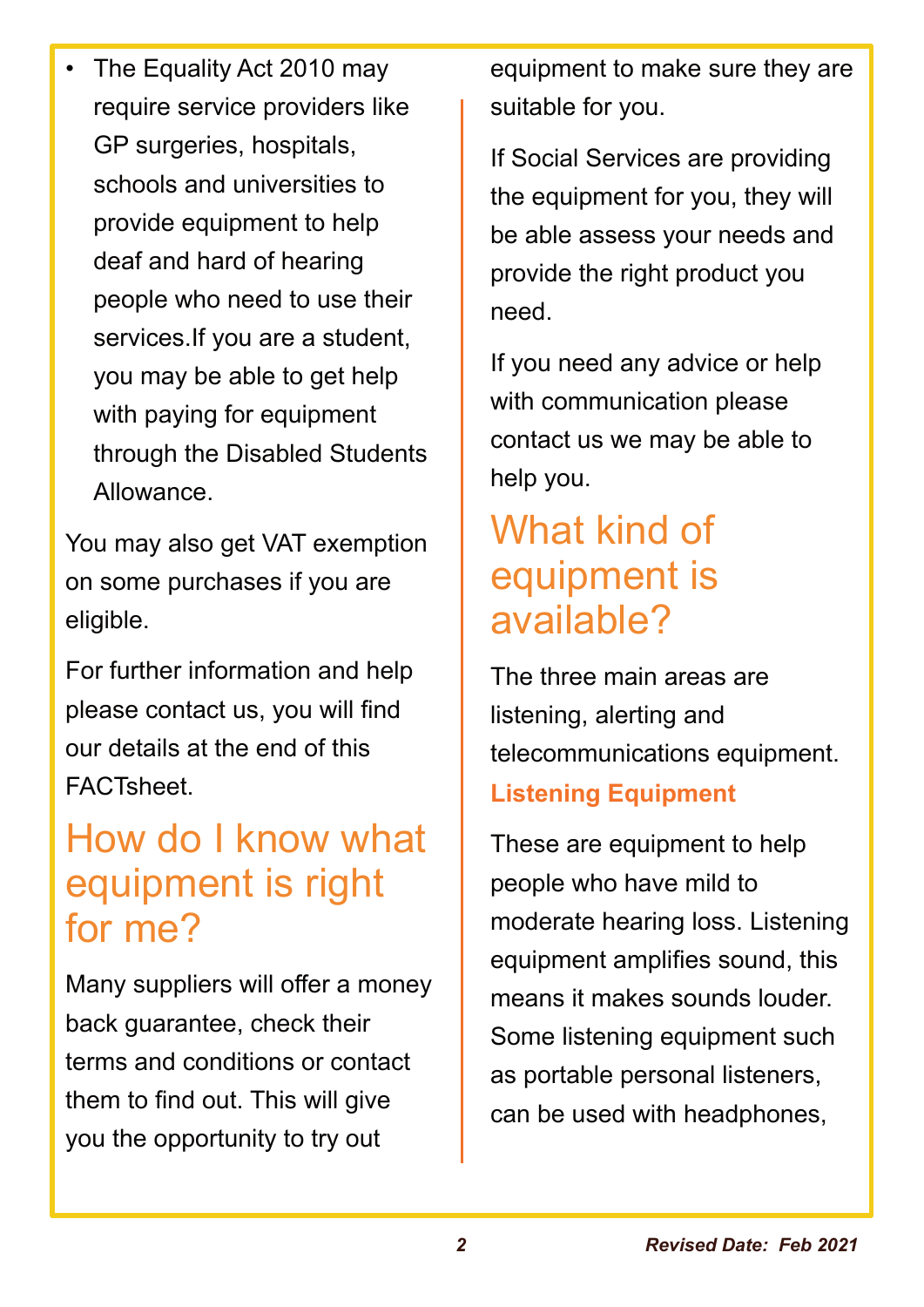stetoclips or earphones for people who do not wear hearing aids.

Other equipment come with neckloops or earloops suitable for people with hearing aids fitted with a "T" program or switch; enabling them to hear sounds fed directly through their hearing aids using a magnetic signal produced by the loop creating an even clearer sound.

There are loop systems that can be fitted into your lounge area, this means if you wear a hearing aid fitted with a "T" program or switch you will be able to pick up the sound from the loop system anywhere you sit in the room.

Both personal listeners and loop systems need to pick up sounds either from connecting direct into the audio equipment like the TV or other devices like audio systems where there is an output socket, or by simply using a microphone placed near the sound source i.e the speakers or the person who is talking.

Listening devices work either by mains power, battery power, or rechargeable batteries, depending on what type would be most suitable for your situation.

#### **Alerting Equipment**

If you have difficulty hearing the doorbell, telephone, baby crying or smoke alarm there are many different alerting devices to alert you.

#### **Smoke alarms**

There are especially designed products to help with alerting you to the smoke alarm. Some are mains powered devices that have battery back-up, giving you all three types of alerts, very loud sound, vibrating pad alert and flashing light.

There are also paging systems that can be purchased with a special smoke alarm transmitter that transmits a signal to the vibrating pager with small alerting lights.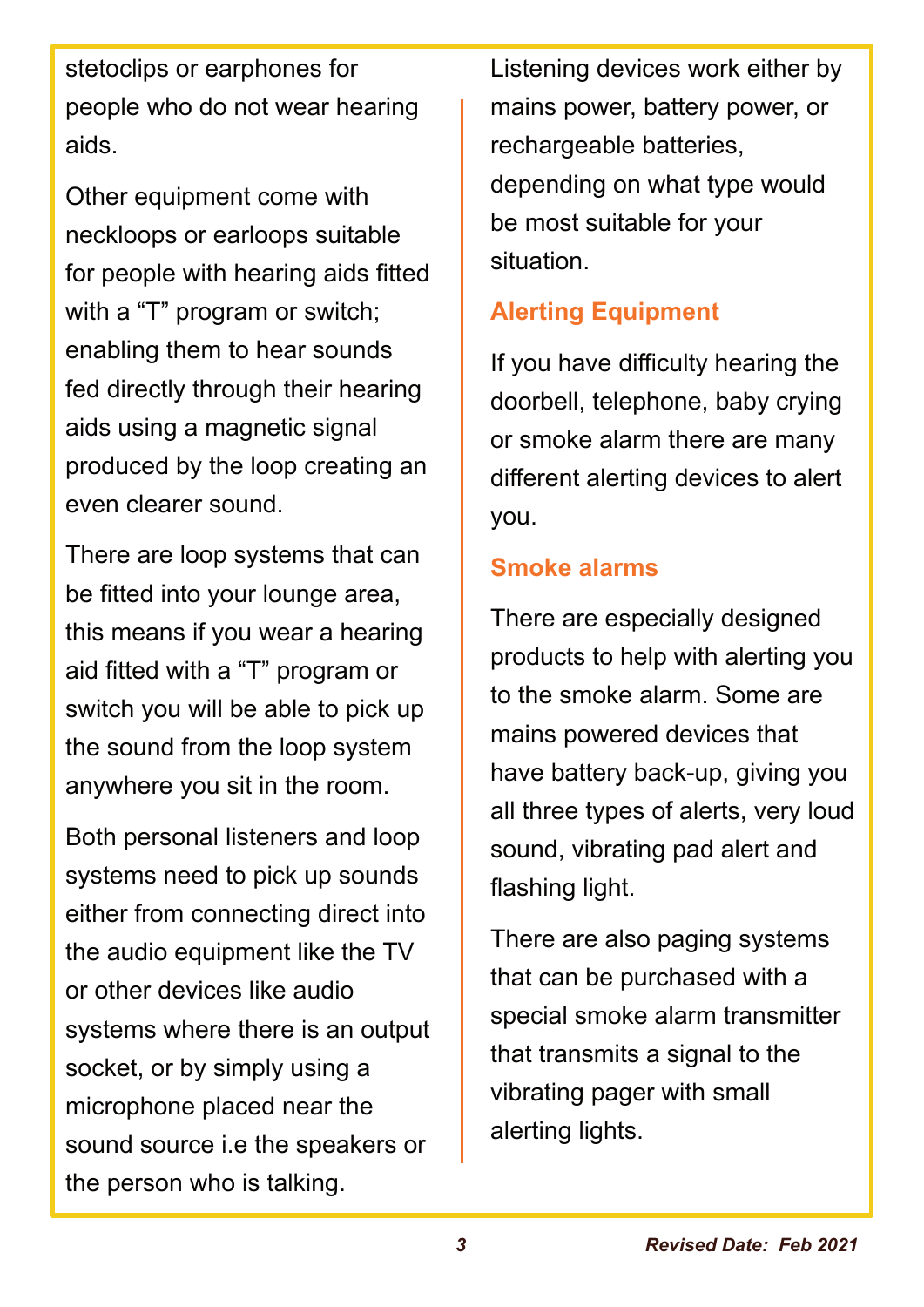Paging systems can be used with other transmitters to pick up sounds like a baby crying, doorbell or telephone ringing.

Contact your local fire service to see if they can help offer a free home safety check, they will be able tell you where you should install your smoke alarm in your home.

### **Doorbell and telephones alerts**

There are many different types of doorbells and telephone alerts available, some with extra loud sounds, other use a flashing light or you can use a paging system with a doorbell or telephone **transmitter** 

### **Baby alerting systems**

A range of baby alerting systems are available. You can use a baby monitor with a screen so you can see your baby, or you can use a paging system with a baby transmitter. There are flashing light alerts with loud sounds as another option.

### **Telecommunication Equipment**

If you have trouble hearing people on the telephone, there are different telephones and mobiles phones available that have built-in amplifiers and some have an inductive coupler which can be used with the hearing aid "T" program or switch, this helps to bring clear sounds directly through the hearing aid.

If you are unable to use a phone with an amplifier you can use a textphone. Textphones have a small display screen and a keyboard, you can type a message on the textphone which will send a signal via the telephone to another textphone at the other end. If you want to use a textphone to contact someone who does not have a textphone, you can use a telephone relay service and the operator will relay what you type to the other caller and the reply will be typed back to you by the operator.